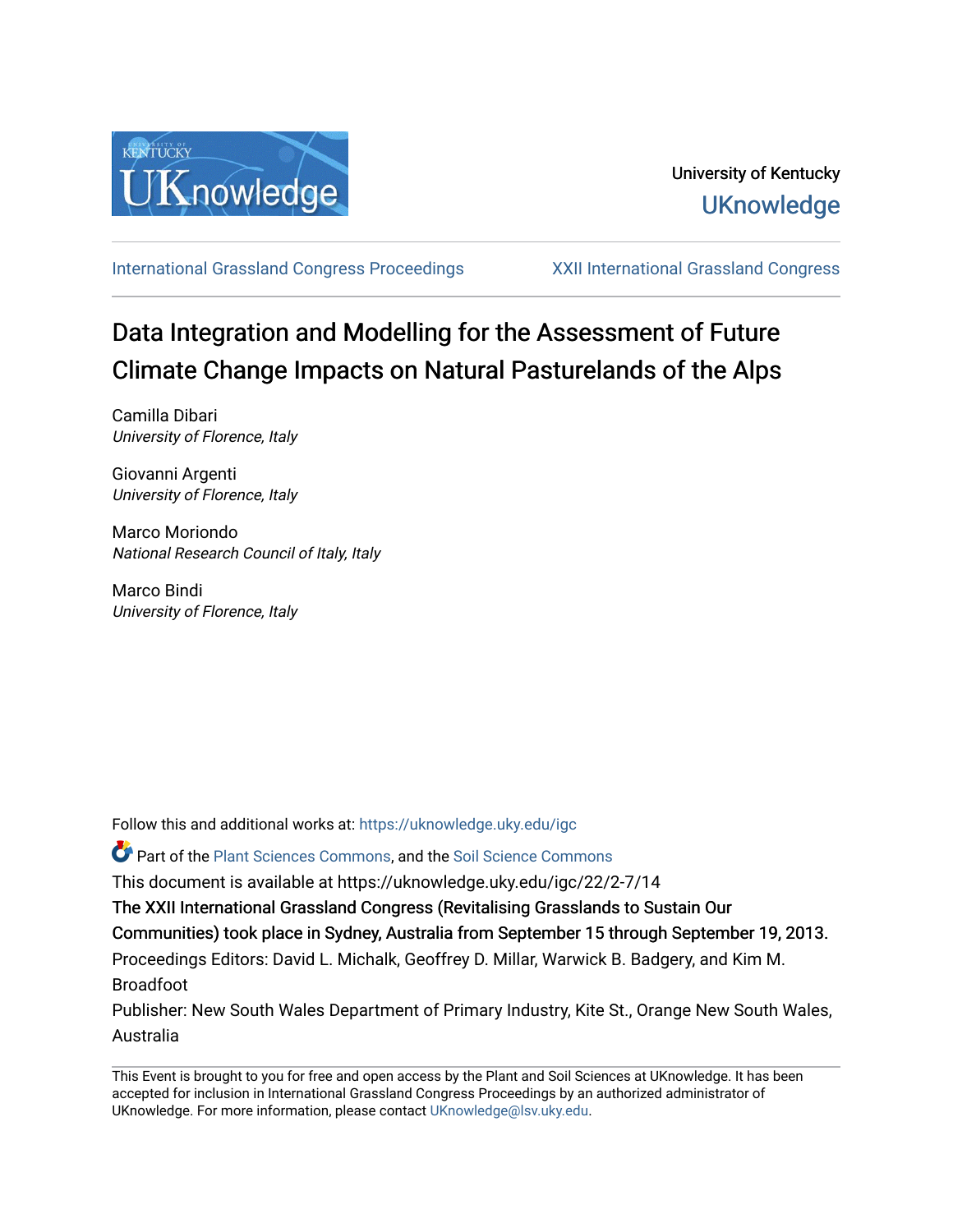## Data integration and modelling for the assessment of future climate change impacts on natural pasturelands of the Alps

*Camilla Dibari <sup>A</sup> , Giovanni Argenti <sup>A</sup> , Marco Moriondo <sup>B</sup> and Marco Bindi <sup>A</sup>*

<sup>A</sup> Department of Agri-food Production and environment Science (DISPAA), University of Florence, Italy http://www.dipsa.unifi.it/mdswitch.html

<sup>B</sup> Institute of Biometeorology, National Research Council of Italy, http://www.ibimet.cnr.it/ Contact email: camilla.dibari@unifi.it

**Keywords:** Natural pastures, Alps, climate change, statistical models, Random Forest.

#### **Introduction**

Evidence shows that in the last century in the Alps area warming was roughly three times the global average and, according to future projections, this trend is expected to worsen in the next decades. Moreover, the species-rich permanent grasslands characterizing the marginal areas of the Alpine landscape are acknowledged as very sensitive and vulnerable ecosystems to climate change (IPCC 2007). So far several studies have investigated the climate effects only on specific Alpine grassland species at a very small scale, while a comprehensive assessment of the impact of climate change on Alpine mountain grasslands distribution and composition at a territorial scale is still lacking. Building on these premises, ground-breaking tools (classification models coupled with data integration by GIS techniques) were used to identify and environmentally characterize the main pastoral communities over the Alpine chain and to assess future climate change impacts on these fragile resources.

#### **Methods**

Current distribution and composition of pastures were derived by the integration of local pastoral cartographies, Corine Land Cover Map, and Habitats Natura2000 Map. By means of a methodological approach coupled with semi-automatic GIS procedures, seven main pastoral macro-types were identified. Reference to Corine Biotopes nomenclature was the key element to find a crosscorrespondence among all map legends. Current suitable areas for the Alpine pasturelands and for the identified pasture macro-types were determined using a classification algorithm (Random Forest) (Breiman *et al.* 2001) that was trained with environmental variables comprehensively describing areas suited to the Alpine pasturelands and pasture macro-types. Topographic and climatic parameters, related to the present and future A2 and B2 Special Report on Emissions Scenarios (SRES), as simulated by HadCM3 General Circulation Model (GCM), were extracted from the WorldClim database; whilst soil data (pH) were obtained from the Harmonized World Soil Database. Seven gridded predictive variables were thus acquired and calculated: the average of mean maximum temperature of the warmest month (July), the average of mean minimum temperature of the coldest month (January), four seasonal cumulative

precipitations, and soil pH. Environmental and pastoral dataset were then overlain and integrated within a GIS environment in a unique grid spatial dataset at a 1 km x 1 km of resolution. Since to build the model the Random Forest algorithm required an input predictor/response table, the environmental dataset represented the predictors and the presence/absence of pasturelands or macro-types was the binary response variable (1/0, respectively). Considering that pasture macro-types dataset, vector in origin, often overlapped with each other within the same 1 km x 1 km grid cell, each pixel of this dataset was reclassified and assigned to the mostly prevalent macrotype, in terms of extension, within the grid pixel. The Random Forest model was first trained to simulate pasturelands and pasture macro-types distribution for the present period. The accuracy of Random Forest simulation was then evaluated by the out-of-bag error (OOB) sample, and calculated for each tree over the data split of the corresponding random bootstrap sample. Scores produced by Random Forest were converted into presence/absence prediction maps by computing the True Skill Statistic index – TSS (Allouche *et al.* 2006) which minimized the prediction error. Finally, the calibrated Random Forest model was applied to the spatial datasets in order to forecast potential expansion/reduction and/or altitudinal shifts of pasturelands and of the identified pasture macrotypes in three future time slices (centred on 2020, 2050, 2080) under A2 and B2 SRES (HadCM3) climatic scenarios.

#### **Results**

According to the methodological approach that considered the extension, the pastoral relevance, and the ecological importance of the main pastoral types over the Italian Alpine mountain range, seven pasture macro-types were identified: (1) pastures encroached by shrub species (SP) (mainly belonging to *Vaccinium*, *Rhododendron* and *Calluna* genus); (2) pastures dominated by *Carex curvula* (CC); (3) pastures dominated by *Carex firma* (CF); (4) pastures dominated by *Nardus stricta* (NS); (5) pastures dominated by *Festuca* gr. *rubra* (FR); (6) pastures dominated by *Sesleria varia* (SV); and (7) pastures dominated by xeric species (XS). For all these macro-types, representing in terms of coverage 83.5% out of the total pastures mapped by both Habitats Natura2000 Map and the